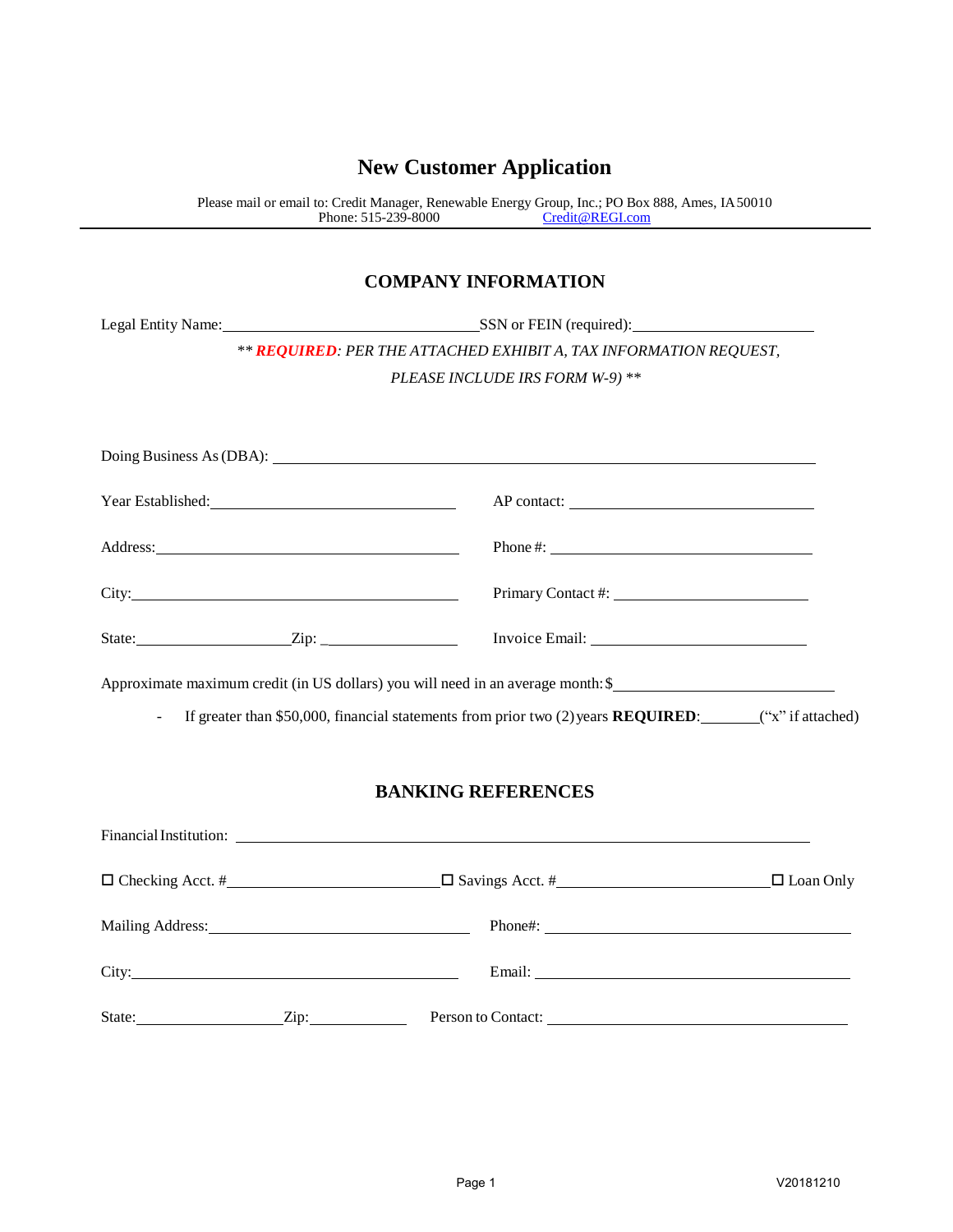## **PETROLEUM BUSINESS REFERENCES OR SUPPLIERS**

| Name:              |  |  |
|--------------------|--|--|
| Address:           |  |  |
| Person to Contact: |  |  |
| Phone#:            |  |  |
| Email:             |  |  |

The balance is due net 7 days of invoice / shipment by truck; due net 15 days / shipment by rail. Any balance not paid within terms (less any prior finance charges) will be subject to a 1.5% finance charge with a \$5.00 minimum.

I agree to pay the entire debt that I/We shall incur on any charge that may be granted to me, plus all collection costs and attorney fees, plus any finance charge that may be imposed in accordance with the terms of the credit agreement, or a disclosure statement that is incorporated and attached to this agreement.

All decisions with respect to the extension, continuation or termination of credit shall be in the sole discretion of REG Marketing & Logistics Group, LLC. Renewable Energy Group, Inc. and its subsidiaries (REG) and/or assignees, and nothing herein shall obligate REG Marketing & Logistics Group, LLC to extend or continue to extend credit to the Applicant.

Mysignature below hereby authorizes the above listed institutions and other credit referencesto reveal matters concerning my credit to REG Marketing & Logistics Group, LLC REG, Ames, IA 50010, its subsidiaries, affiliates and / or assignees, and also attests financial responsibility, ability, and willingnessto payREG Marketing & Logistics Group, LLC REG's invoicesin accordance with the terms of their credit policy. **Credit applications cannot be processed without a signature.**

**Applicant's Signature: Date:**

(Individually or as an officer of the firm)

The Federal Equal Credit Opportunity Act prohibits creditors from discrimination against credit applicants on the basis of sex or marital status. The Federal agency which administers compliance with this law concerning Renewable Energy Group, Inc. is the Federal Trade Commission, Washington DC 20580